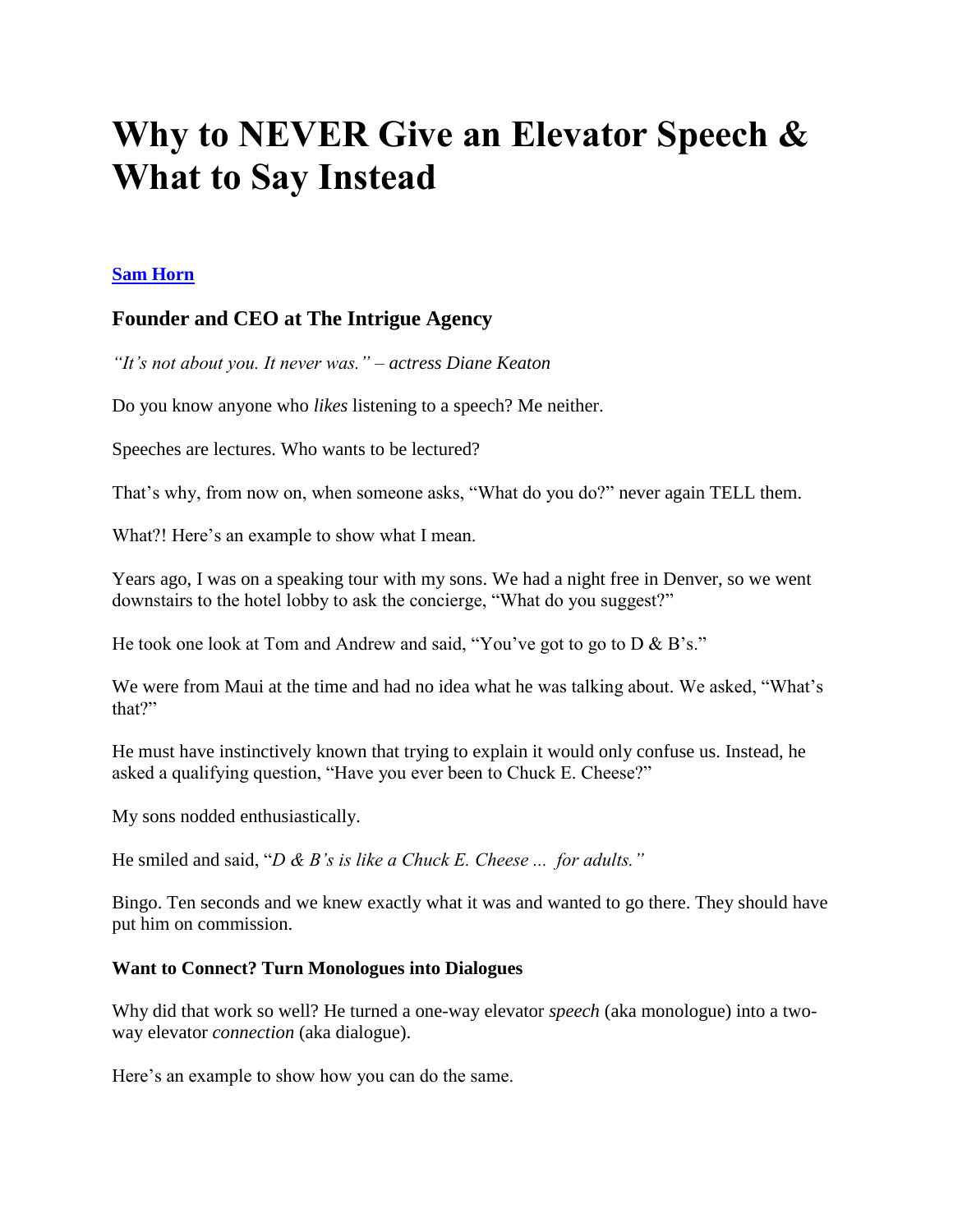A man approached me before a presentation and said, "I"m going to tell you something I haven"t told many people. I"m an introvert. I go to conferences like this all the time, but I often hide out in my hotel room because I"m so uncomfortable with small talk. Plus, I work in tech. My job is complicated. I can never explain it in a way that people understand it. It's so awkward, I rather just avoid receptions and hall chat."

I asked, "Want to play and brainstorm a way to introduce yourself that isn"t confusing and that can actually lead to meaningful conversations and connections?"

He came back with, "Is that a rhetorical question?"

I asked, "What are the *end results* of what you do that we can see, smell, taste and touch?"

He thought about it for a moment and said something about credit cards, online purchases, financial software and computers. The light bulb went off in my mind. "Do you make the software that makes it safe for us to buy stuff online?"

He lit up. "Yes! That's exactly what I do."

"That"s good … but don"t *tell* people that."

He looked at me, puzzled. "Why not?"

"Because if you *tell* people, "I make the software that makes it safe for you to buy things online, they"ll go, "Oh," and that"ll be the end of the conversation. You don"t want to *close* the conversation; you want to *create* a conversation."

"So what do I do instead?"

*Ask*, "Have you, a friend or a family member ever bought anything online … like on eBay, Travelocity or Amazon?" You just increased the odds they"ve *experienced* what you do or know someone who has. They may say, 'Well, I never shop online. But my wife's on Amazon all the time. She loves the free shipping.'

Now, confirm your connection by linking what you do to *what they just said*, "Well, our company makes the software that makes it safe for your wife to buy things on Amazon."

Their eyes will probably light up and their eyebrows will probably go up. Both are signs of an intrigued connection.

People now *relate* to you and what you do. They have a relevant hook on which to hang a conversation and are more likely to want to continue the conversation. All in 60 seconds and all because you engaged them instead of lectured them. "

He actually got a little misty-eyed and told me, "I can"t wait to get home after this conference."